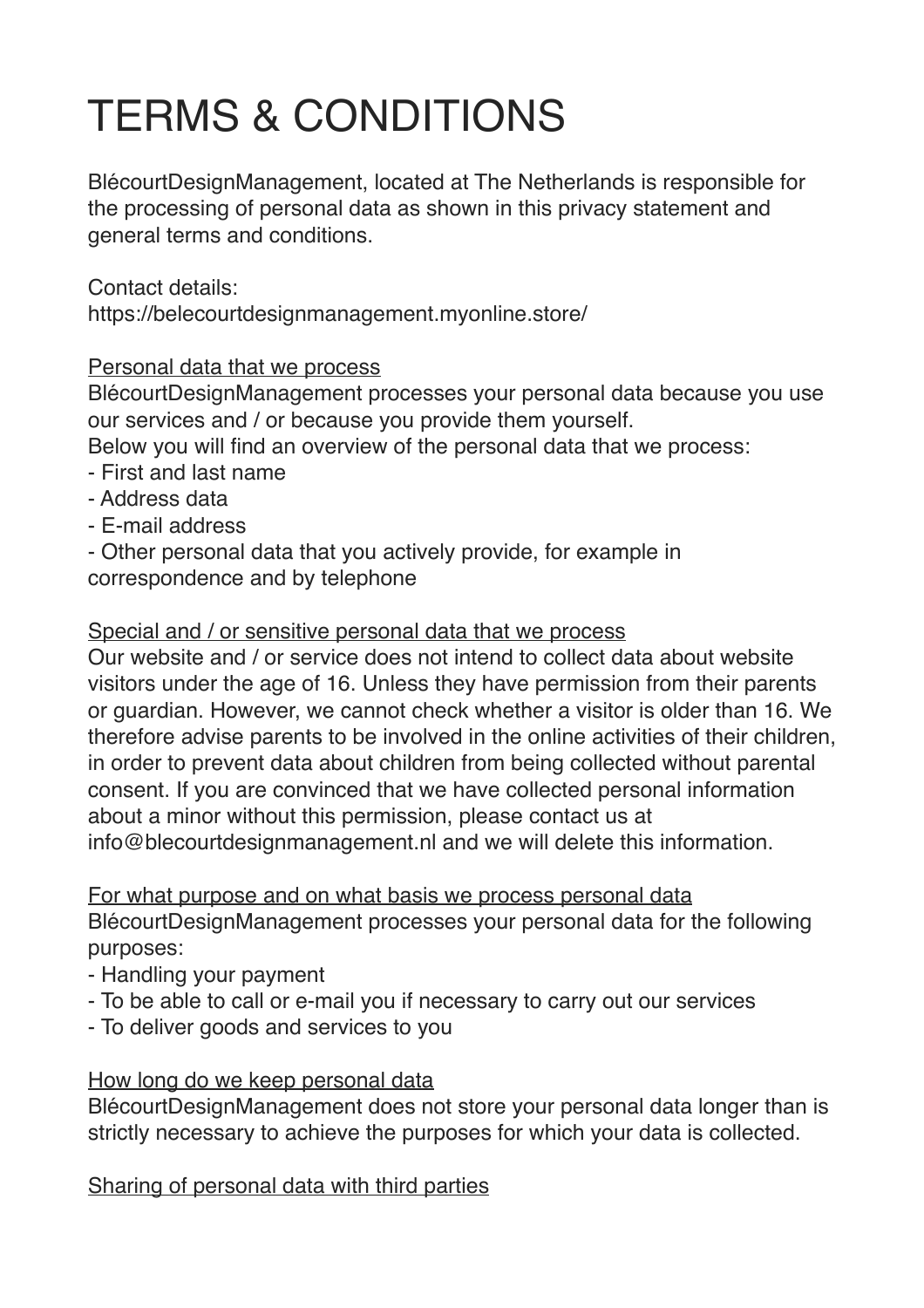BlécourtDesignManagement only provides to third parties and only if this is necessary for the execution of our agreement with you or to comply with a legal obligation.

### Cookies, or similar techniques, that we use

BlécourtDesignManagement only uses technical and functional cookies. And analytical cookies that do not infringe your privacy. A cookie is a small text file that is stored on your computer, tablet or smartphone when you first visit this website. The cookies we use are necessary for the technical operation of the website and your ease of use. They ensure that the website works properly and, for example, remember your preferences. We can also optimize our website with this. You can opt out of cookies by setting your internet browser so that it no longer stores cookies. In addition, you can also delete all information previously stored via your browser settings.

# View, modify or delete data

You have the right to view, correct or delete your personal data. You also have the right to withdraw your consent to the data processing or to object to the processing of your personal data by BlécourtDesignManagement and you have the right to data portability. This means that you can submit a request to us to send the personal data that we have about you in a computer file to you or another organization mentioned by you.

You can send a request for access, correction, deletion, data transfer of your personal data or request for cancellation of your consent or objection to the processing of your personal data to info@blecourtdesignmanagement.nl. To ensure that the request for access has been made by you, we ask you to send a copy of your ID with the request. Make your passport photo, MRZ (machine readable zone, the strip with numbers at the bottom of the passport), passport number and citizen service number (BSN) black in this copy. This is to protect your privacy. We will respond to your request as soon as possible, but within four weeks.

BlécourtDesignManagement would also like to point out that you have the opportunity to file a complaint with the national supervisory authority, the Autority Personal data. This can be done via the following link: https:// autoriteitpersoonsgegevens.nl/nl/contact-met-de-autoriteitpersoonsgegevens/tip-ons

# How we protect personal data

BlécourtDesignManagement takes the protection of your data seriously and takes appropriate measures to prevent misuse, loss, unauthorized access, unwanted disclosure and unauthorized changes. If you have the impression that your data is not properly secured or there are indications of abuse,